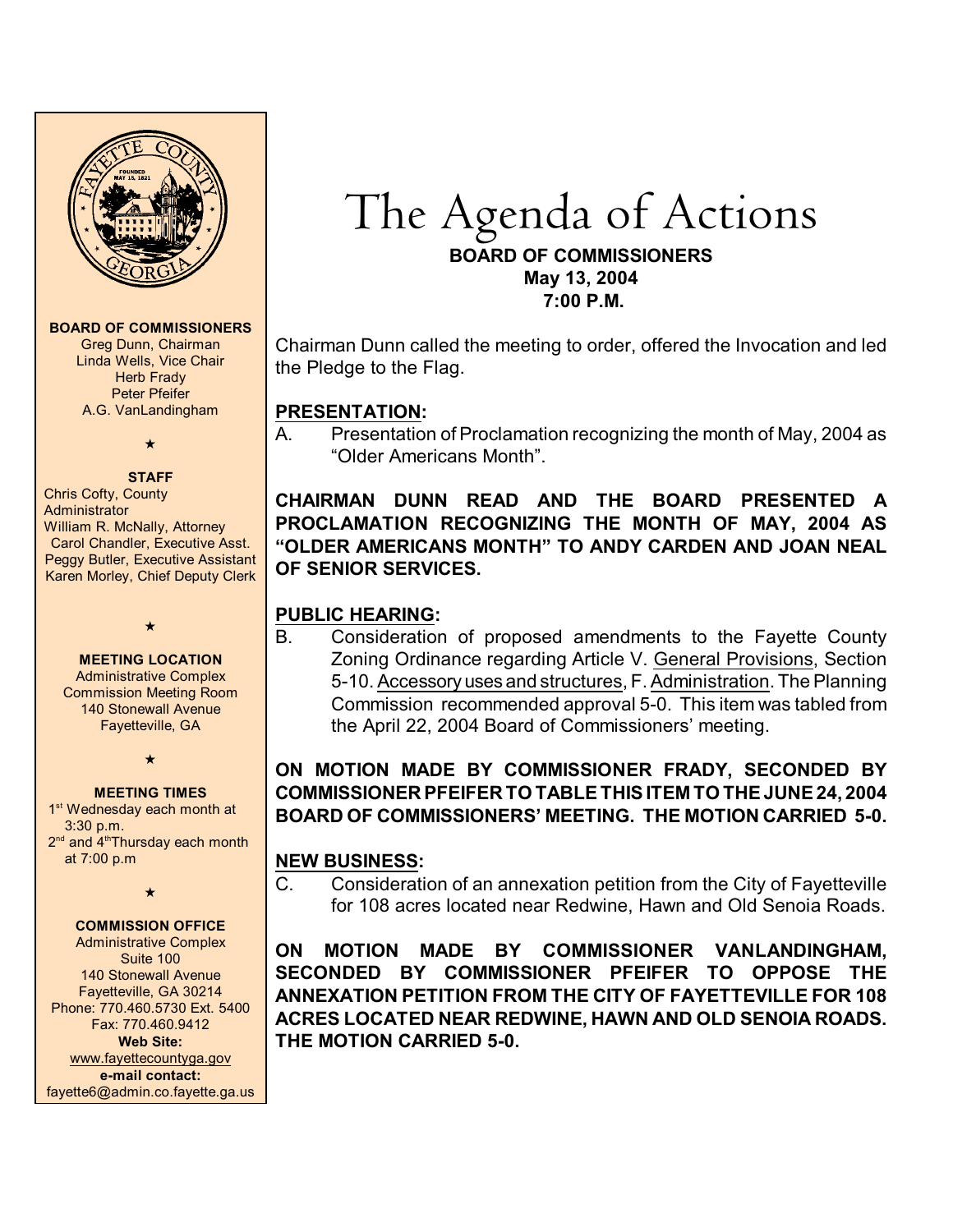**Agenda of Actions May 13, 2004 Page 2**

#### **CONSENT AGENDA: ON MOTION MADE BY COMMISSIONER WELLS, SECONDED BY COMMISSIONER PFEIFER TO APPROVE THE CONSENT AGENDA AS PRESENTED. THE MOTION CARRIED 5-0.**

- 1. Approval of recommendation from Director of Purchasing Tim Jones to award bid to Matrx Medical in the amount of \$25,515.09 for medical supplies for Fayette County.
- 2. Approval of recommendation from Director of Water System Tony Parrott to issue a Request for Proposal under the Reservoir Management Plan to perform a creel survey at Lake Horton to identify the types and quantities of fish to determine if there is any need to regulate size and limits.
- 3. Approval of recommendation from Director of Engineering Ron Salmons to approve the engineering services proposal submitted by Mallett Consulting, Inc. for the design of Phase I of Kenwood Park in the amount of \$67,360.
- 4. Approval to enter into D.O.T. Contract LAR04-S006-00(332) for resurfacing 10.020 miles of plant mix resurfacing on various county roads.
- 5. Approval to enter into D.O.T. Contract LAR04-S006-00(334) for resurfacing 0.680 miles of plant mix resurfacing on various county roads.
- 6. Approval of recommendation from the Director of Finance Mark Pullium to transfer funds in the amount of \$2,778 from the continency fund to the County Corner's budget.
- 7. Approval of minutes for Board of Commissioners' meeting held on April 22, 2004.

#### **PUBLIC COMMENT:**

Members of the public are allowed up to five minutes each to address the Board on issues of concern other than those items which are on this evening's agenda.

**John Talley:** Mr. Talley said he appreciated the Board's decision on the annexation request.

#### **STAFF REPORTS:**

**MARK PULLIUM:** Finance Director Mark Pullium presented the proposed recommended fiscal year 2005 budget to the Board for their review.

**EXECUTIVE SESSION: Attorney McNally requested**